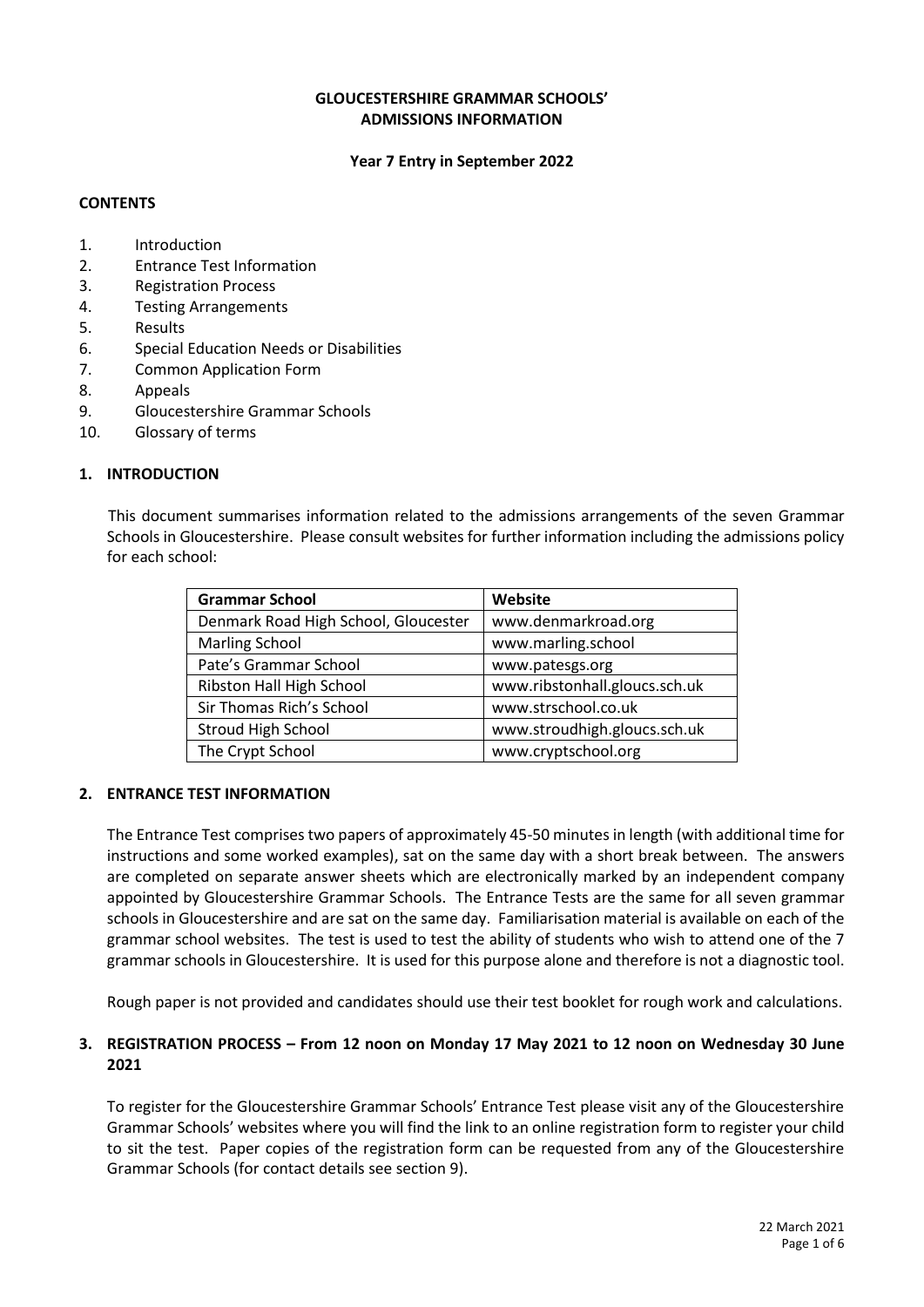Please ensure that your contact details are correct when you register. Your email address is particularly important and will be used for all subsequent correspondence. Your email address should be accessible outside normal working hours (please check your JUNK and SPAM folders for emails).

If your child has a special educational need, disability or any medical issues or other personal information relevant to sitting the test of which the school should be aware please let us know in the relevant section of the registration form.

As part of the registration process you will need to confirm that the information you have submitted is accurate. After registration is completed, you will be provided with details of the school at which your child will be sitting the test (Allocated Test Centre). Further details about the registration process will be available on the registration website once registration opens. You will receive no further correspondence until the Allocated Test Centre sends out details of the Testing Arrangements nearer the test date. If you have not received anything **by Monday 6 September 2021**, please contact your Allocated Test Centre.

Please be aware that there may be limited testing places at some Test Centres and your child may need to sit the test at an alternative venue. If a Test Centre reaches its maximum capacity, then ALL spaces at that Test Centre will be allocated by gender and distance i.e. those living closest to the Test Centre will be given priority. Any overspill of candidates for that Test Centre will be allocated a gender appropriate Test Centre closest to the pupil's home address (as recorded on the registration form). The location of your Test Centre will not affect your child's chances of getting a place at any of the grammar schools provided you specify which of the grammar schools you wish to share your child's result with at registration.

If your child is a 'Child in Public Care' or was previously a 'Looked After Child', or is eligible for Pupil Premium funding, please see the relevant school website for details of how this affects admissions. You **must** indicate on the test registration form if your child is eligible for Pupil Premium. The Allocated Test Centre will confirm your child's eligibility by making appropriate enquiries through your child's primary school and/or the Local Authority.

Your child's Date of Birth will normally be between 01/09/2010 and 31/08/2011. If your child's Date of Birth lies outside this range you must obtain written consent (letter or email) from each of the schools you list as a share school on your registration form. As an overage or underage candidate, if you do not obtain the written consent of all the schools you list as shares on your registration form, your registration will not be processed. **It is ESSENTIAL that written consent (letter or email) is obtained BEFORE you attempt to register.**

# Expected date of birth

The Gloucester 11+ Entrance Test is targeted at the expected age range for Year 6 children. Sometimes there is a need for schools to assess candidates who are outside the expected age range. In the event that candidates are legitimately 'too old' or 'too young' for Year 6, their ages are capped when calculating agestandardised scores.

Candidates with a date of birth before the expected date have their age capped because they would be unduly penalised for being in the year group below that for their age, which is likely to be due to complex reasons, or missing school due to illness. (It is only in rare and exceptional circumstances where admissions authorities will consent to the testing of over age candidates and written consent from each school will be required before registration for the entrance tests.)

Candidates with a date of birth after the expected date have their age capped because the child would need to be able to work at the level of the rest of their cohort, and so are not inappropriately advantaged by being tested a year early. **Written consent from each school will be required before registration for the entrance tests.**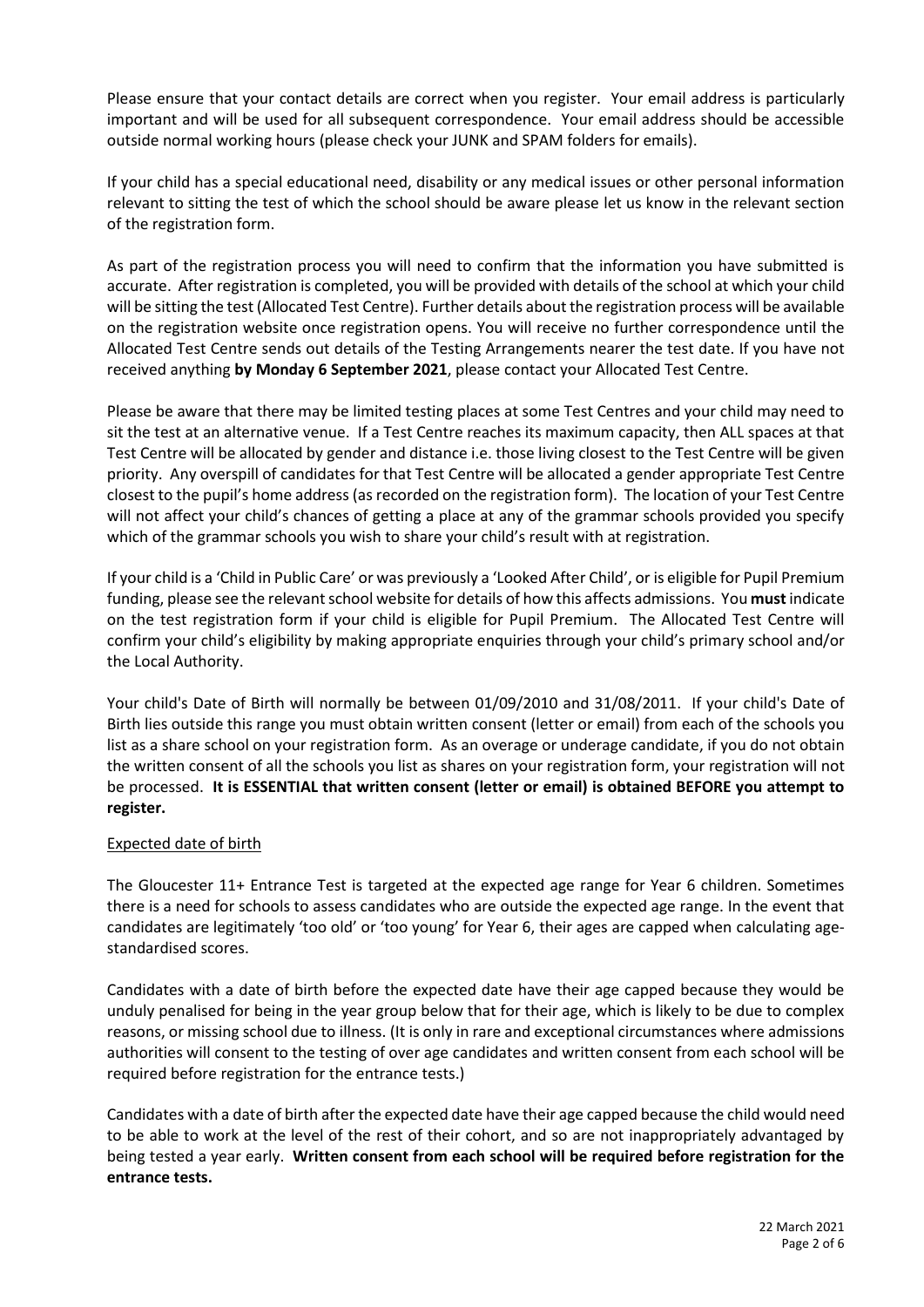# **4. TESTING ARRANGEMENTS (Saturday 11 September 2021)**

The Entrance Test takes place on Saturday 11 September 2021.

You will receive notification of your Allocated Test Centre along with the venue testing arrangements by Monday 6 September 2021. Information will also be updated on each of the Grammar Schools' websites. For specific testing arrangements you should contact your Allocated Test Centre.

# **PLEASE NOTE THAT ALL DATES ARE SUBJECT TO CHANGE IN ORDER TO COMPLY WITH COVID RESTRICTIONS AT THAT TIME.**

#### **Test Day ID Form:**

You will need to complete the **Test Day ID Form, including a "passport style" photograph of your child**. Your child **must** bring this completed form to your Allocated Test Centre on the day. This will be retained until the grammar school admission process is completed.

If your son/daughter is unwell on the day of the test, or if last minute problems arise, please contact your Allocated Test Centre and advise accordingly. An alternative date is set aside (approximately 10 days later) for children whom the Test Centre were assured were ill on 11 September. You may be asked to provide a letter from your Doctor.

If there are any extenuating circumstances which might affect your son's/daughter's performance on the day of the Entrance Test, please bring this to the attention of your Allocated Test Centre before the test is taken. This information may be relevant in the event of an appeal but will not have any bearing on your child's result.

Your child may only sit the Entrance Test at one of the designated Test Centres.

#### **5. RESULTS**

If the test proceeds as planned on 11 September, subject to Covid restrictions in place at the time, parents/carers should be informed of their child's result in time for parents/carers to complete the Common Application Form (CAF) and return it to the Local Authority by their deadline of 31 October 2021. If the test date is moved, again due to Covid restrictions at the time, then it may not be possible to inform parents/carers of their child's result by 31 October 2021.

Nearer the time further details will be displayed on each individual school's website. Each school will specify on their website how results will be issued. If parents/carers have elected (on the Grammar School Registration Form) to share their child's result with more than one school, you will receive a result for each school.

The answer sheets cannot be obtained by either the Schools or parents. The marking is carried out by an independent company and is rigorous and accurate.

Schools will provide the Local Authority with a list of qualifying pupils (in ranked order) who have expressed a preference for their School. The Local Authority will then allocate places under the Local Authority Coordinated Admissions Scheme. **Parents/carers should be aware that achieving the qualifying standard does not guarantee a place at your preferred school.** Places are allocated by the Local Authority in rank order (unless the child is a 'Child in Public Care' or was previously a 'Looked After Child' or immediately after being 'Looked After' became subject to an adoption, residence, or special guardianship order) and has met the qualifying standard for a particular grammar school. Other places are allocated according to each school's admission criteria, as set out in each school's Admission Policy (which can be found on their websites).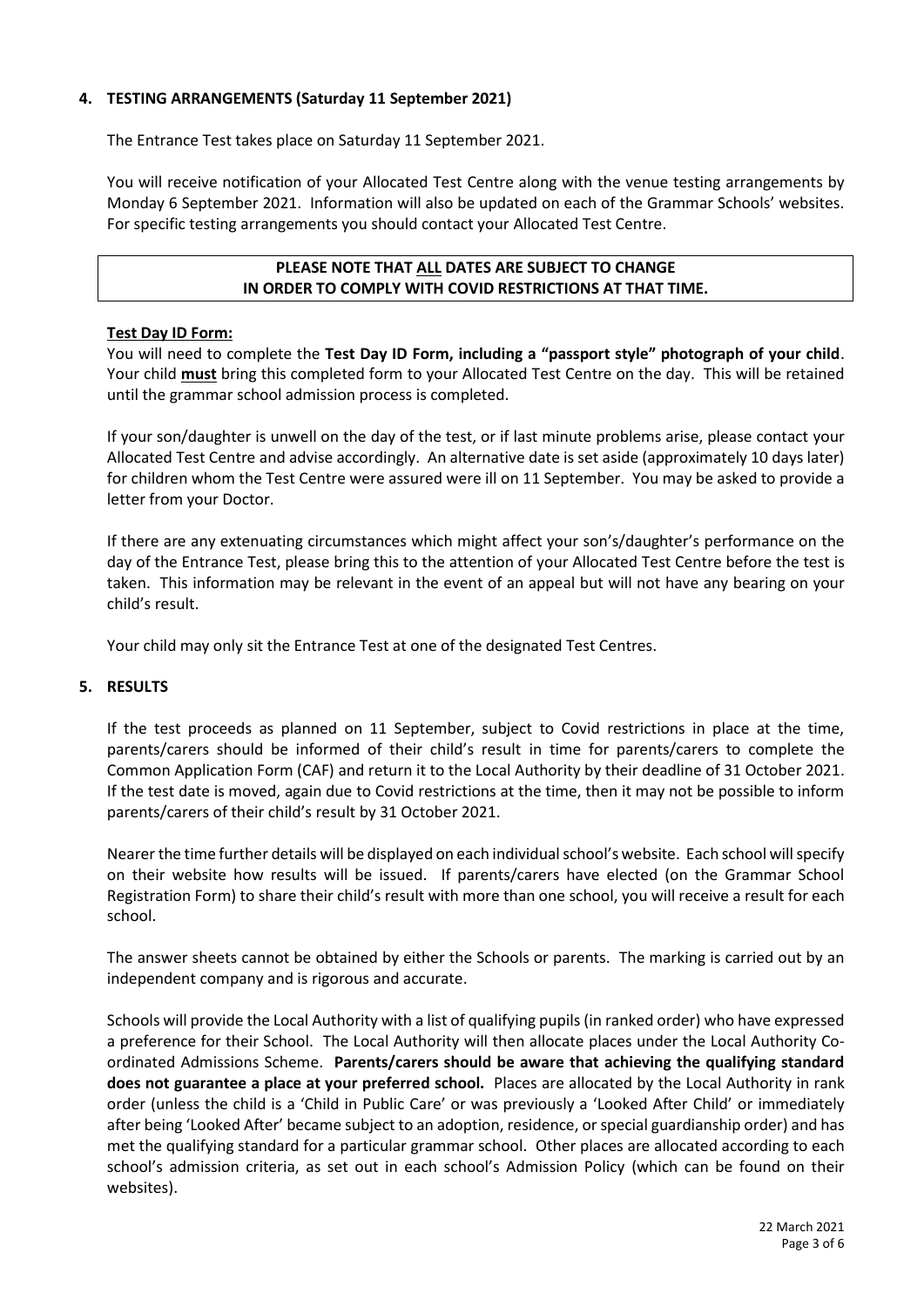If pupils do not get a place at their preferred school on 'National Allocation Day', it is possible (providing the child has met the admissions criteria) to opt to see if a place becomes available. This process is known as 'Reconsideration' or the Waiting List. The Local Authority manages this process. Parents must return their request to be added to a preferred school(s) waiting list to the Local Authority by the date specified on the Allocation Day Letter (for Gloucestershire this is 8 March). For those candidates who live out-ofcounty in addition to liaising with your own local authority, it is advisable to download the '**[waiting list](https://www.gloucestershire.gov.uk/education-and-learning/school-admissions/apply-for-a-secondary-school/)  [common application form](https://www.gloucestershire.gov.uk/education-and-learning/school-admissions/apply-for-a-secondary-school/)**' via the GCC website and email the completed form to [school.admissions@gloucestershire.gov.uk](mailto:school.admissions@gloucestershire.gov.uk) by 8 March. The outcome is normally advised to parents after 29 March 2022. Parents/carers who choose this option must accept a place at the school should one become available. After 29 March 2022, pupils who have met the qualifying standard, but have not been offered a place, will remain on the relevant school's waiting list until such time as specified in the relevant school's admission policy. Please contact the appropriate school for further information.

# **6. SPECIAL EDUCATIONAL NEEDS OR DISABILITIES (SEN D)**

**Parents/carers must provide details of any special educational need or disability on the Registration Form and supporting evidence will be required by 12 noon on Thursday 1 July.** If parents/carers do not provide suitable evidence by the deadline it may not be possible to put appropriate testing arrangements in place.

Your Allocated Test Centre may approach your child's primary school to obtain further information.

In order to be considered for additional time, a child must have an EHC Plan, a Statement of Special Educational Needs or be at SEN Support on the SEN D Register, and/or their primary school must confirm that they have been assessed as being eligible to receive additional time in exams. Documented evidence must be provided such as copies of IEPs/TSPs or any other SEN Target setting plans and/or Educational Psychologist's reports. These reports should be no more than 2 years old.

A panel, consisting of representatives from all seven Gloucestershire Grammar Schools will meet (after the closing date for registrations and before the test day) to agree appropriate access arrangements (e.g. extra time, large print, etc.) for each individual case and to ensure access arrangements are applied consistently across all seven Grammar Schools. Parents/carers will be notified of the panel's decision.

Medical considerations can also be taken into account (e.g. a scribe for a child with a broken arm).

The Grammar Schools are committed to providing mobility and access arrangements in compliance with the Disability Discrimination Act and Equal Opportunities. Please ensure you inform your Allocated Test Centre of any particular arrangements that may be required for your child e.g. wheelchair access.

# **7. COMMON APPLICATION FORM (Managed by the Local Authority - Deadline normally 31 October 2021**

The Common Application form (CAF) is the form that **must** be completed to enable the Gloucestershire County Admissions Team to offer a secondary school place for your child. This form can be completed online. If you live outside Gloucestershire, you should contact your own Local Authority.

For each grammar school you must meet the qualifying standard and any other criteria as stipulated in its admissions policy to be eligible to be considered for a place.

Further information can be found at [www.gloucestershire.gov.uk/schooladmissions](http://www.gloucestershire.gov.uk/schooladmissions)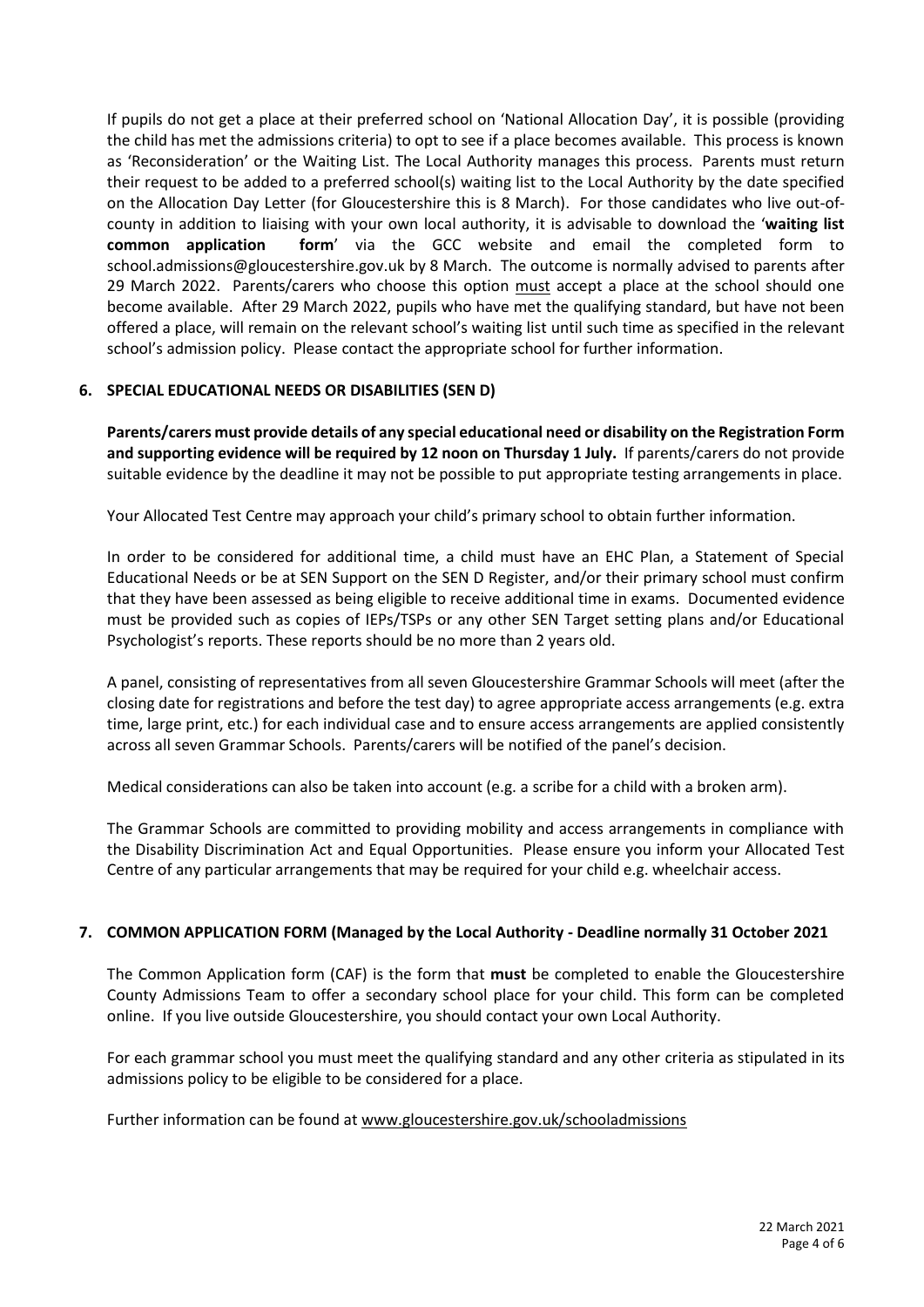## **8. APPEALS**

If parents are dissatisfied with the place they have been allocated by the Local Authority on 1 March 2022 they have the statutory right to appeal to another school. Each individual school administers its own appeals and a request to appeal must be made in writing to the Clerk to the Appeals Panel, c/o the school for which you are appealing for a place. Please contact the school for additional information. Details can also be found on each of the schools' websites. Appeals are heard by an Independent Appeals Panel. The Clerk to the Appeals Panel will contact parents with further details once an appeal is lodged.

### **9. GLOUCESTERSHIRE GRAMMAR SCHOOLS**

| Cheltenham                                                                |         |                           |
|---------------------------------------------------------------------------|---------|---------------------------|
| Pate's Grammar School, Princess Elizabeth Way, Cheltenham, Glos, GL51 0HG |         | (Mixed) Tel: 01242 538238 |
| <b>Gloucester</b>                                                         |         |                           |
| Denmark Road High School, Denmark Road, Glos, GL1 3JN                     | (Girls) | Tel: 01452 543335         |
| Ribston Hall High School, Stroud Road, Glos, GL1 5LE                      | (Girls) | Tel: 01452 382249         |
| Sir Thomas Rich's School, Oakleaze, Glos, GL2 OLF                         | (Boys)  | Tel: 01452 338400         |
| The Crypt School, Podsmead, Glos, GL2 5AE                                 |         | (Mixed) Tel: 01452 530291 |
| <b>Stroud</b>                                                             |         |                           |
| <b>Marling School, Cainscross Road, Stroud, Glos, GL5 4HE</b>             | (Boys)  | Tel: 01453 762251         |
| <b>Stroud High School, Beards Lane, Stroud, Glos, GL5 4HF</b>             | (Girls) | Tel: 01453 764441         |